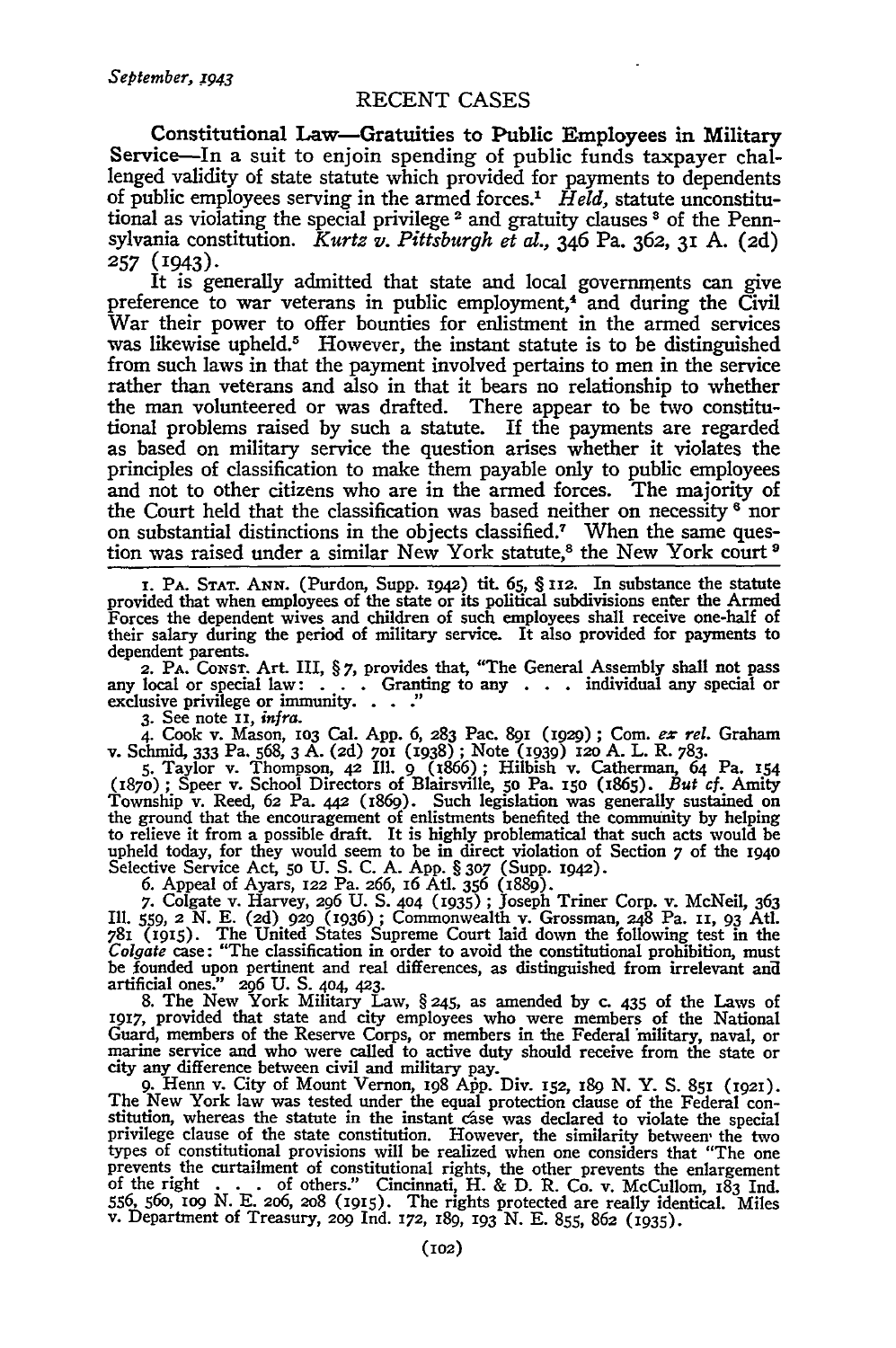concluded such classification was valid, saying that it was similar to preferring war veterans in public employment. The type of statute which picks out one group of applicants for public jobs, namely those who are war veterans, and proceeds to prefer them over the other applicants, does not necessarily involve unreasonable classification because the preference can be justified on the theory that military training and discipline are such desirable qualities they deserve a preference.<sup>10</sup> But the type of statute here involved is entirely different; it picks out one group of men who are in military service, namely, those who were public employees. Such a classification is not only devoid of reason but discriminates against other citizens of the state who are also in the armed forces. If the payments are considered a part of the employer-employee relationship rather than for military service a different legal problem arises. The majority of the Court was of the opinion that these payments were gratuitous in character and hence in violation of the state constitution;<sup>11</sup> in reaching that conclusion they distinguished them from pensions, $^{12}$  sick leaves, and vacations.13 The dissent on the other hand, regarded them as payments by the state for obtaining "better performance of public duty, superior discipline, loyalty and public spirit." 14 Perhaps the latter argument would have been more effective if the constitution had not been so explicit on the subject and if the statute itself had required a minimum length of service, as do most of the programs adopted by private industry.<sup>15</sup> The result accomplished by this decision would seem to be desirable; for this statute was mandatory on local governments rather than permissive in character, and consequently, with the growing number of public employees in the armed services, the financial burden was becoming increasingly severe.

Constitutional Law-Power of School Board to Compel Pupils to Salute Flag--The West Virginia Board of Education adopted a resolution<sup>1</sup> requiring all pupils in all schools to salute the flag. Plaintiffs,

io. Com. ex *reL* Graham v. Schmid, 333 Pa. **568,** 3 A. **(2d) 7O** (1938).

II. PA. Consr. Art. III, § 18, provides: "No appropriations shall be made for charitable, educational, or benevolent purposes to any person, . . . . Provided, That appropriations may be made for pensions or gratuities for military services, to blind persons . . ., for assistance to mothers having d

in the past.<br>
The reference of the employee has no bearing whatever.<br>
The legislation now before us, length of service of the employee has no bearing whatever.<br>
The interval as a 374, 262.<br>
I. "Vacations and sick leaves re

vacation and sick leaves with pay were unreasonable they would justify the charge that public funds were being illegally used in payment for services not performed." Instant case at *377,* 263.

14. Instant case at **400, 273.** When it was challenged that the New York law violated a somewhat similar gratuities clause in the New York constitution, the Court of Appeals brushed the argument aside with the statement that the law "plainly invoked" Article V, § 6, of the state constitution. The latter section provides for a civil<br>service system based on merit and competitive examinations. Hoyt v. Broome Co.,<br>285 N. Y. 402, 406, 34 N. E. (2d)  $48r$ ,  $482$  (194

**52** (March, 1943). It is interesting to note that Pennsylvania has specifically authorized such payments as within the power of corporations. **PA. STAT.** ANN. (Purdon) **tit. 15,** §§ **2852-315.**

**I.** Adopted under authority of W. VA. **CODE ANN.** (Michie, Sublett and Stechman, Supp. 1941) § 1734.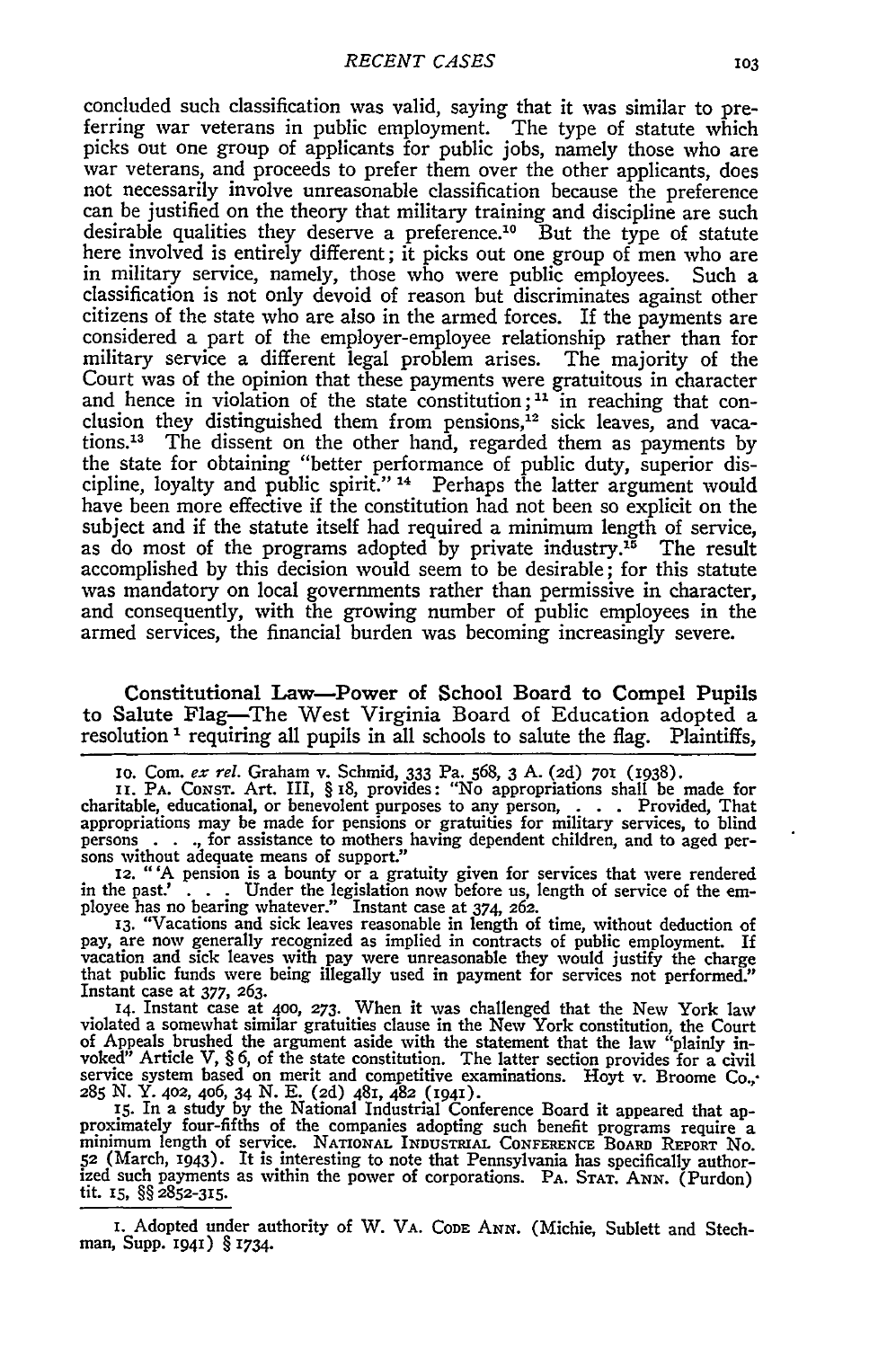members of the "Jehovah's Witnesses" sect,<sup>2</sup> whose beliefs forbid any obeisance except to God, brought suit in the United States District Court, asking for **an** injunction to restrain enforcement of this regulation against "Jehovah's Witnesses." The injunction was granted<sup>8</sup> and an appeal taken to the United States Supreme Court. *Held,* affimed. The compulsory flag salute is a violation of the 14th Amendment,<sup>4</sup> which, as a guarantee of freedom of speech, is to be interpreted as imposing a limitation upon the states equally specific to that imposed upon the nafional government **by** the **Ist** Amendment." *Minersville School District* **v.** *Gobitis '* is overruled.7 *West Virginia State Board of Education* v. *Barnette, Stull and McClure,* **63** Sup. Ct. 1178 (1943).

Whereas the court in the *Gobitis* case assumed power in the state to compel the salute, and based its decision on a religious belief claimed as an exception to the general rule, the majority of the court in overruling it did not confine themselves to the question of freedom of religion but exam-<br>ined the question of the state's power in the matter and queried the right of the state to force any citizen to observe the ceremony, stating that irrespective of religious views, it was any individual's right to refuse to salute the flag 8 and any attempt to make him do so is to infringe upon the constitutional liberty of the individual. In so holding, the Supreme Court took another step in a definite trend towards greater constitutional protection of civil rights and personal liberties.<sup>9</sup> This movement is notable in a series of decisions involving "Jehovah's Witnesses." <sup>10</sup> The majority

2. For an excellent discussion of the origins and beliefs of Jehovah's Witnesses, see Muuma *Law (1943)* **22** Bux or **RIGHTS** REVIEw **262.**

**3.** Barnette, Stull and McClure v. West Virginia State Board of Education, 47 F.

Supp. 251 (1942).<br>4. U. S. Const. Amenn. XIV: "... No state shall make or enforce any law which shall abridge the privileges or immunities of citizens of the United States; nor shall any state deprive any person of life, liberty, or property without due process of law."

**5. U. S.** CONST. **AMEND. I:** "Congress shall make no laws respecting an establishment of religion or prohibiting the free exercise thereof; or abridging the freedom of speech, or of the press; or the right of the people to peaceably assemble, and to peof speech, or of the press; or the right of the people to peaceably assemble, and to pe- tition the government for a redress of grievances."

**6. 31o U. S. 586 (x94o) ;** (1938) **U. oF** PA. L. REv. **43I** (discussion of the lower court decision).

**7.** Justices Roberts and Reed dissented **by** merely stating that they adhered to the views expressed by the Court in the Gobitis case, while Justice Frankfurter dissented<br>in an extensive opinion. Justices Black and Douglas wrote a brief concurring opinion<br>as an explanation of their change of view, since th as an explanation of their change of view, since they had been among the majority in the *Gobilis* case.<br>8. In this case the refusal to salute the flag was not due to any lack of genuine patriotism.

9. See Meyer v. State of Nebraska, 262 U. S. 390 (1923) (Statute prohibiting teaching in all schools of any language other than English is an unconstitutional interference with liberty of teaching); Pierce v. Society of Si (A state may not prohibit children from attending private and parochial schools);<br>Stromberg v. California, 283 U. S. 359 (1931) (An ordinance prohibiting the display<br>of a red flag was held invalid); Hague v. CIO, 307 U. S. sey, **308 U. S. 147 (I939) (A** city ordinance preventing the distribution of literature on public streets was held invalid). **-**

To. Lovell v. City of Griffin, 303 U. S. 444 (1938); Schneider v. State, 308 U. S.<br>147 (1939); Cantwell et al. v. Connecticut, 310 U. S. 296 (1940); Cox et al. v. New<br>Hampshire, 312 U. S. 569 (1941); Leiby et al. v. City **(2d) 682.**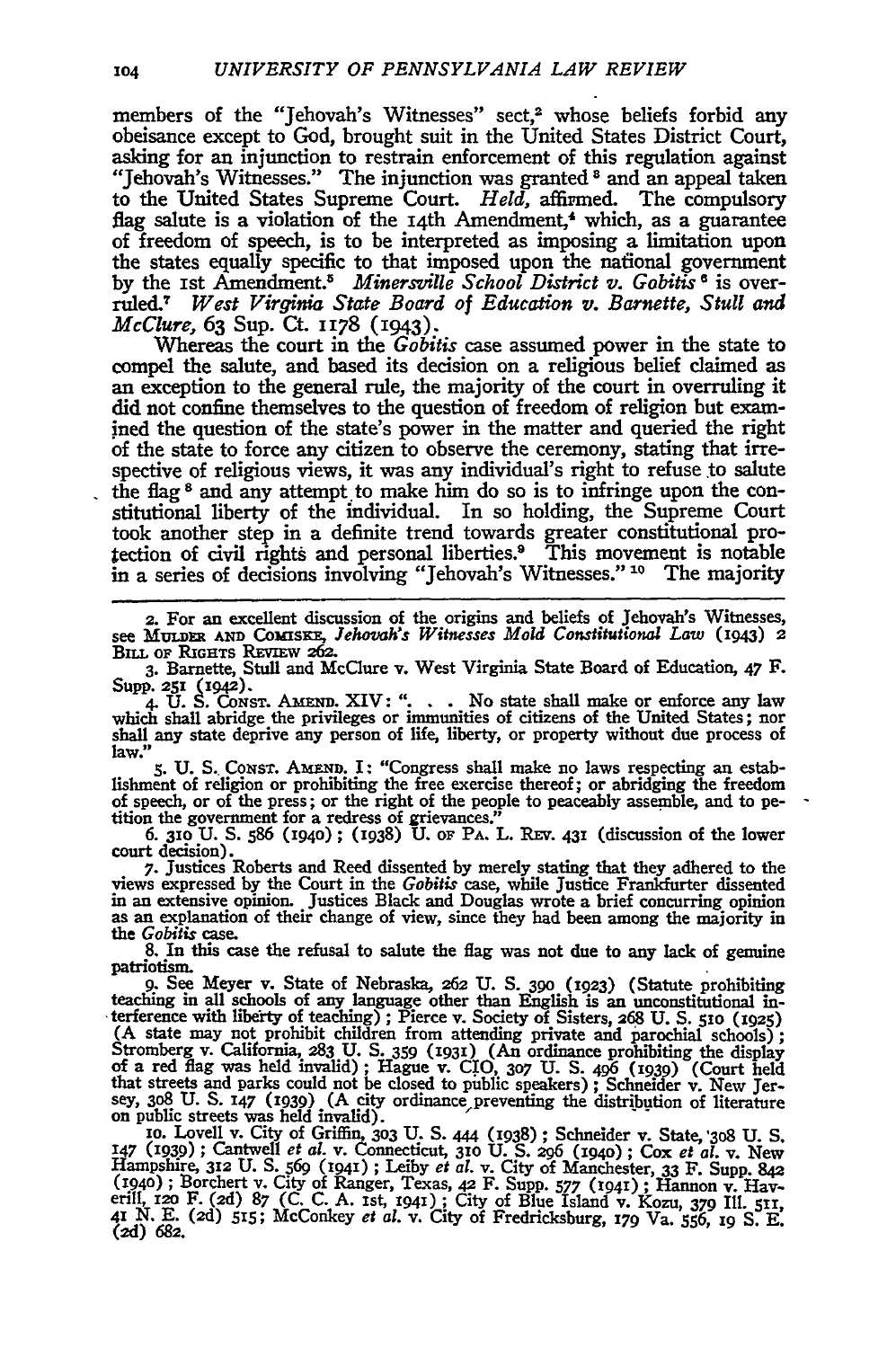of these decisions outlawed local ordinances restricting local activities of the members of this sect. In a most recent case,<sup>11</sup> the Supreme Court has outlawed ordinances which required members of the sect to purchase licenses in order to distribute literature while disseminating their religious beliefs. The position taken by the court in the protection of civil liberties is in interesting contrast to the views it has been expressing when the issue was the invasion of property rights. In the latter situation the majority have been insisting that state legislation must not be held invalid unless so arbitrary as to be without rational foundation. Thus, property rights may be infringed if, in the opinion of the court, a majority or substantial number of men have rationally reached the conclusion that the public interest requires such action. But, according to the majority of the court in the instant case, this is not true of civil liberties, such as freedom of speech. Mr. Justice Jackson, in writing the opinion for the court, expresses this thought as follows: "The right of a State to regulate, for example, a public utility may well include, so far as the due process test is concerned, power to impose all of the restrictions which a legislature may have a 'rational basis' for adopting. But freedoms of speech and of press, of assembly, and of worship may not be infringed on such slender grounds. They are susceptible of restriction only to prevent grave and immediate danger to interests which the state may lawfully protect. **... ," 12** The dissenting opinion of Mr. Justice Frankfurter is .devoted largely to the argument that the view of the majority is unsound in drawing a distinction between the scope of the protection accorded property rights and that given civil liberties. The dissenting Justice believes that the issue in both cases is whether or not the challenged legislation can be regarded as reasonable or completely arbitrary. Thus, the cleavage between the views of the majority and dissenting opinions raises a fundamental constitutional issue, which in importance goes far beyond the significance of whether or not school children shall be compelled to salute the flag. Future decisions of the court in the field of civil liberties will be closely watched by all those interested in the trend which the court will take on this important question.

Descent and Distribution-Intestacy-An Heir Cannot Destroy the Lien of His Judgment Creditor **by** Renunciation of the Inheritance-Defendant had a judgment against M, who later inherited a one-twelfth interest in certain real estate. She executed a writing purportedly renouncing her interest before the estate had been distributed. Then all the other heirs gave the plaintiff a quit-claim deed to the property. Execution and levy was then made on the one-twelfth interest and plaintiff sued for an injunction against this suit. *Held,* denied; the judgment lien was not destroyed by the attempted renunciation; **1** plaintiff did not take title to M's one-twelfth interest. *Coomes v. Finegan,* **7** *N.* W. **(2d) 729** (1943).

**ii.** Jones v. Opelika, 316 U. S. 584 (1943).

<sup>12.</sup> Instant case at 186.

**<sup>.</sup>** IOwA CODE (Reichmann, **1939)** § 11,602, provides that all judgments obtained within the state are liens upon all real estate the debtor "may subsequently acquire, for the period of ten years from the date of the judgment.'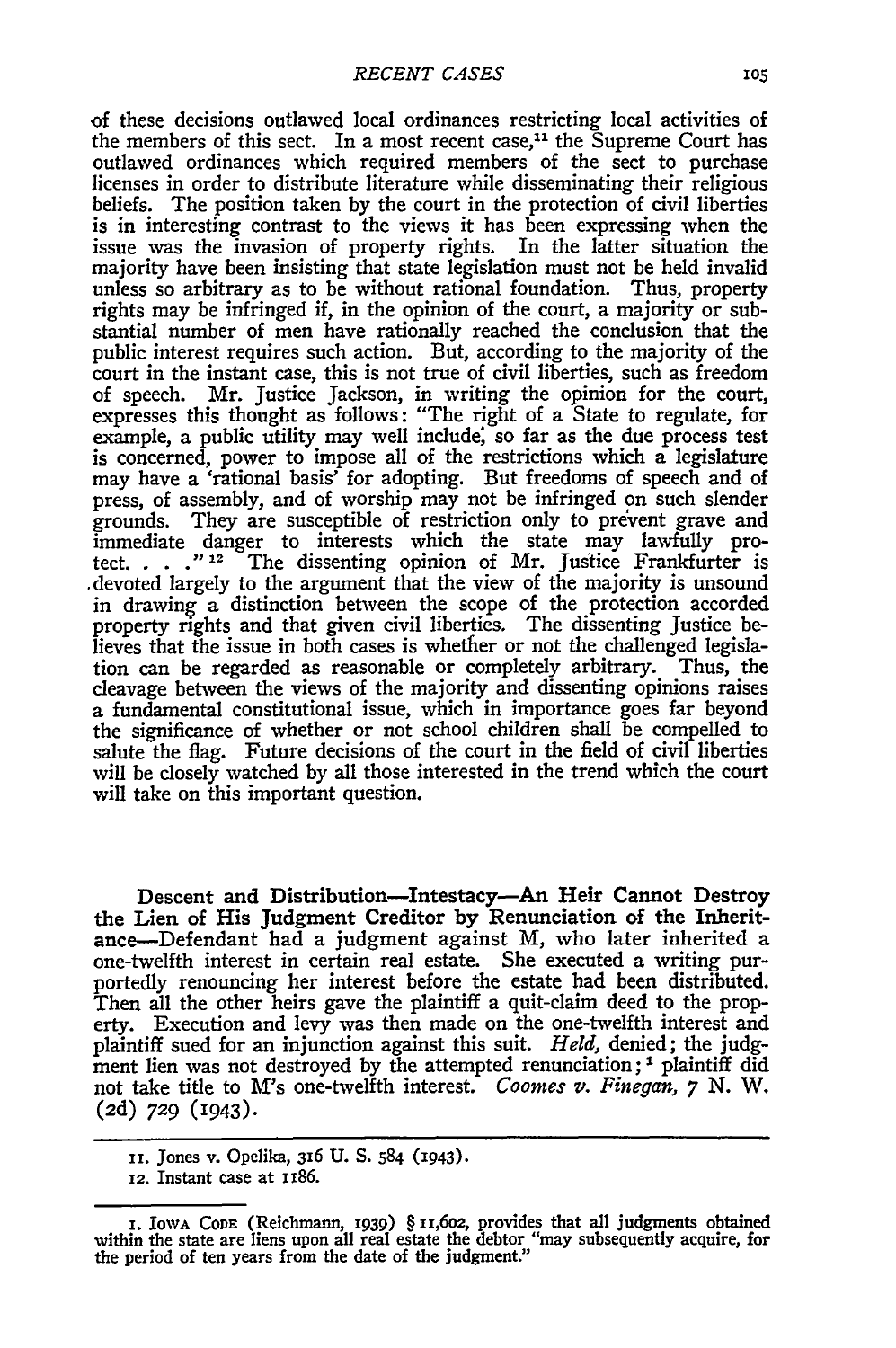Some writers have stated that under the common law estates by intestacy could not be renounced.<sup>2</sup> As a matter of fact the early writers did not touch on the problem in that form. They did say, however, that title under intestacy passed at the moment of the intestate's death.' But that is equally true in the case of devises,<sup>4</sup> according to the majority rule. The court argues that since the title to intestate property passes by operation of law, while the title to testate property passes by will,<sup>5</sup> therefore the title to intestate property need not be assented to. The court admits that prior to this case all such language was by way of dicta.<sup>6</sup> By its argument the court denies the privilege of renouncing "gifts," whether beneficial or onerous, so often alluded to in cases involving the renunciation of devises.7 Another objection to treating intestacy like testacy is the possibility of escheat, which by English common law occurred only when the blood of the ancestor who was the first purchaser was entirely extinguished." American statutes have greatly changed that rule; but regardless of that there would have been no escheat in the instant case because there were other heirs who could take. Still another possible objection would be that thus the heir would be able to defeat the letter of the succession statutes, by allowing the property of the intestate ancestor to devolve on the other heirs in quantities greater than that provided for by the statute. Since, however, the intestate could give the property to the others **9** this objection seems without substance. Nevertheless, the result of the distinction as applied in this case is sound. Renunciation involves the doctrine of relation back, which is that the renunciation takes effect as of the date of death, and therefore the devisee is treated as though he never had title.<sup>10</sup> Thus a judgment creditor's lien would not attach and the other heirs would take free and clear of any lien.1' Therefore some

**2.** WILLIAMS, LAW **OF** REAL PROPERTY (23rd ed. **I92O)** 88, **89;** 3 WASHBURN, REAL PROPERTY (6th ed. **19o2)** § 1829; see note 3 *infra.* [1938] Wis. L. REv. 632.

3. Co. LiTr. \*i5b, says: "But when a man dies seized of divers parcels in pos- session, and the freehold in the law is by the law cast upon the heire. . . **."** This is cited in WATKINS, THE LAW **OF DEScENTs** (4th ed. 1837) 34, who paraphrases and says, "the law casts the estate upon the heir.' Then WILLAMS, *op. cit. supra* note 2, cites Watkins and agrees that the "heir at law, immediately on the decease of his an- cestor, became at common law presumptively possessed, or seised in law, of all his lands.' But then. without further citation, he goes on to say that "no disclaimer that he might make would have any effect, though, of course, he might, as soon as he pleased, dispose of the property by an ordinary conveyance." WASHBURN, *subra* note 2, cites<br>WILLIAMS and 2 BL. COMM. \*201. Blackstone's statement is that "An heir therefore<br>is he upon whom the law casts the estate immediately on the and an estate, so descending to the heir, is in law called the inheritance." Blackstone and Coke supply the major premise; Williams the conclusion; but the source of the minor premise is unknown to this writer.

4. Greene v. King, 104 Conn. 97, 132 Atl. 411 (1926); *In re* Duffy's Estate, 22 Iowa 426, 292 N. W. 165 (1940); Neeld's Estate, 38 D. & C. 381 (Pa. 1940).<br>5. Instant case at 732. The court then says "[inherited] title can

scription, or adverse possession, or perhaps by estoppel" or parted with by ". **.** . in-testacy, testamentary disposition, gift, contract, conveyance, and perhaps **by** other ways." Greene v. King, **1O4** Conn. 97, **132** At. **411** (1926).

6. Instant case at 73o.

*7.* Townson v. Tickel *et a[.,* 3 Barn. and Ald. **31** (I819), in Which Abbott, C. **J.,** says at **31,** "The law certainly is not so absurd as to force a man to take an estate against his will." Holroyd, J., at 32 says, "I think that an estate cannot be forced or<br>a man." Best, J., at 33 says, "I tseems to be contrary to common sense to say, that<br>an estate should vest in a man not assenting to it Y. 93 (1855) ; Bouse v. Hull, **x68** Md. **I,** 176 Atl. 645 **(1935). 8. BLACKSTONE,** A TREATISE **ON THE** LAW or DESCENTS (759) **68.** 9. Instant case at **732.**

IO. *Id.* at 730, and cases there cited. Brown v. O'Keefe, **3o0** U. S. **598** (1937); *In re* Matthiessen's Will, **175** Misc. 466, **23 N.** Y. S. **802** (1940) **;** Bacon v. Barber, iio Vt. **28o, 6 A. (2d) 9 (1939).**

**Ii.** Instant case at 73o.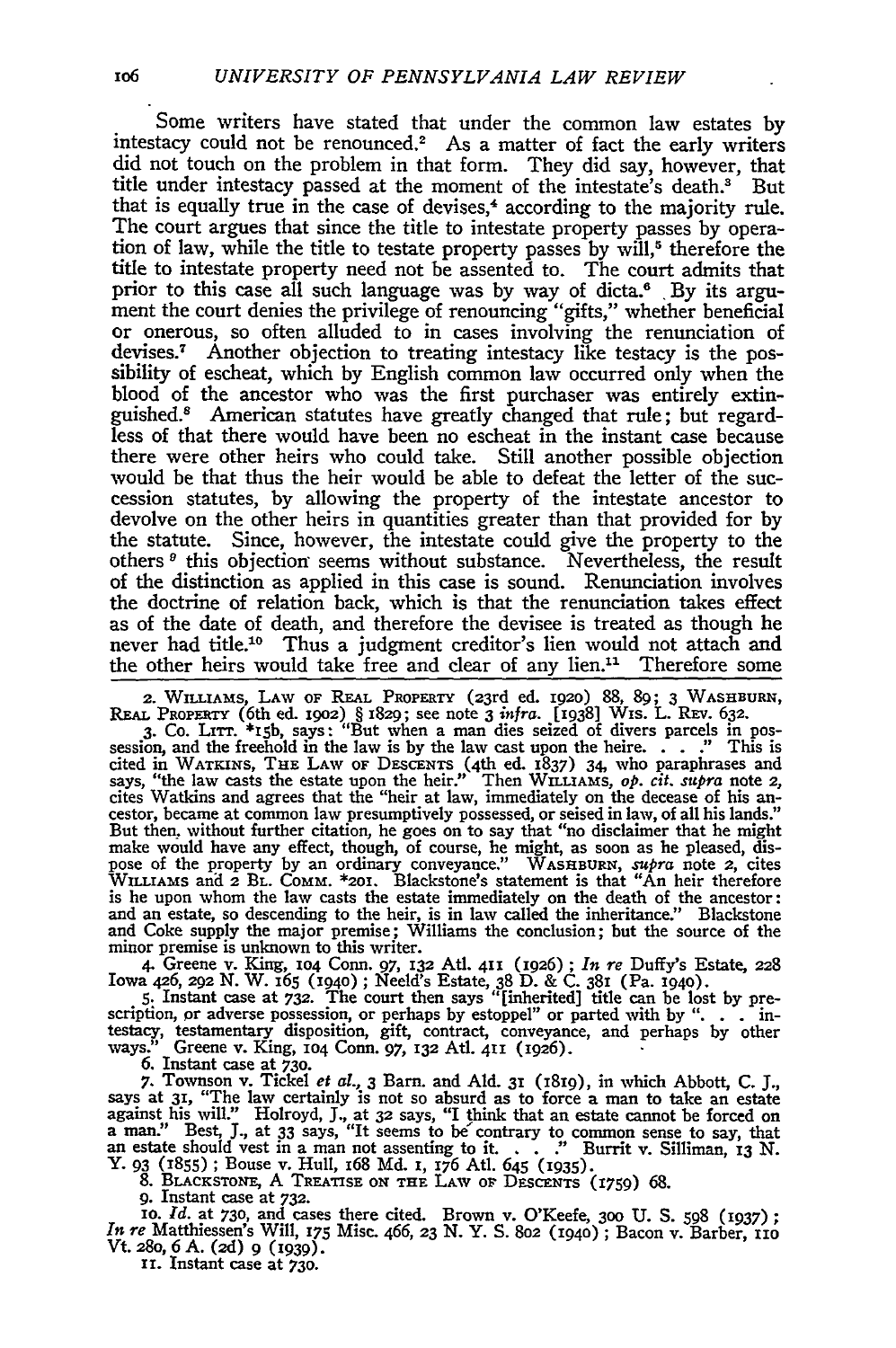cases deny the devisee the privilege of renouncing when creditor's rights are involved.<sup>12</sup> More cases deny the privilege when the creditor relies on apparent acceptance of the devise, or where there has been collusion between the renouncing devisee and the person who will take because of the renunciation.<sup>13</sup> Thus this case, in not permitting the debtor to elect whether or not his creditor will be able to collect, seems just.<sup>14</sup>

Habeas Corpus-Power of the Courts to Determine That the Danger Requiring Suspension of the Writ Has Passed-After the Japanese attack on Pearl Harbor, the Territory of Hawaii was placed under martial law, and the privilege of the writ of habeas corpus suspended until further notice **by** proclamation of the Governor.' Executive and judicial functions were vested in the military commander,<sup>2</sup> who continued the suspension and limited the functions of the courts.<sup>3</sup> Zimmerman was detained **by** the military authorities **by** order of a military and civilian board appointed to investigate subversive activities; no charges were made against him. Petition for a writ of habeas corpus was sought in his behalf, alleging that he was being illegally detained. *Held,* district court's denial of petition affirmed. *Ex parte Zimmerman,* **132** F. (2d) 442 (I942).

Not since the Civil War has the privilege of the writ of habeas corpus been suspended by federal authorities.<sup>4</sup> After prolonged controversy<sup>5</sup> it was decided at that time that Congress, and not the President, was authorized to suspend the writ.<sup>6</sup> By the Hawaiian Organic Act of 1900,<sup>7</sup> Congress delegated this power to the Governor of the Territory in certain cases where public safety demanded its exercise. There is no question but that the Governor's proclamation of December 7, **1941,** was authorized by the Constitution<sup>8</sup> and the enabling act. A further and novel issue is presented by the instant case, however, that of judicial consideration of

**12.** Kalt v. Youngworth, i6 Cal. **(2d)** 8o7, **1O8** P. **(2d) 401 (194i) ;** Neeld's Es-tate, 38 **D.** & **C.** 381 (Pa. **1940).**

**13.** For these and other conditions see **27 A.** L. R. **472** and 123 **A.** L. *R.* 26r. **14.** (1934) 43 **YALE** L. J. **1O3O.**

**1.** This action was authorized by § 67 of the Hawaiian Organic Act, 31 **STAT.** 153 **(19oo),** 48 **U. S. C. A. § 532 (1928).**

2. It was questioned whether the Governor exceeded his authority in delegating this power to the military commander. The court in the instant case did not make a determination of this question.

3. On December **7, 1941,** the civil courts were closed entirely; on January *27, 1942,* they were authorized to resume their functions to a limited extent as agencies of the military governor.

4. In 1861, President Lincoln ordered that the writ of *habeas corpus* be suspended in respect to all persons arrested and imprisoned by military authorities. In spite of Marshall's dictum in *Ex parte* Bollman, 4 Cranch 75, 101 (1807), that the power of suspension was vested in Congress, Lincoln was advised by his Attorney-General that his action was constitutional. Taney's decision to th

the power to suspend the writ was vested in Congress alone, the proposition that suspension was an executive act vested in the President was maintained in Horace<br>Binney's treatise, THE PRIVILEGE OF THE WRIT OF HABEAS CORPUS UNDER THE CON-<br>STITUTION. See Fisher, The Suspension of Habeas Corpus During th **(C.** C. Vt. 1862). **6.** McCall v. McDowell, IS Fed. Cas. **1235,** No. 8673 (C. C. Cal. 1867).

**7.** 31 **STAT. 153 (900),** 48 **U. S. C. A. §532** (1928). **8.** U. S. CONsT. Art. I, § *9,* **ci. 2.**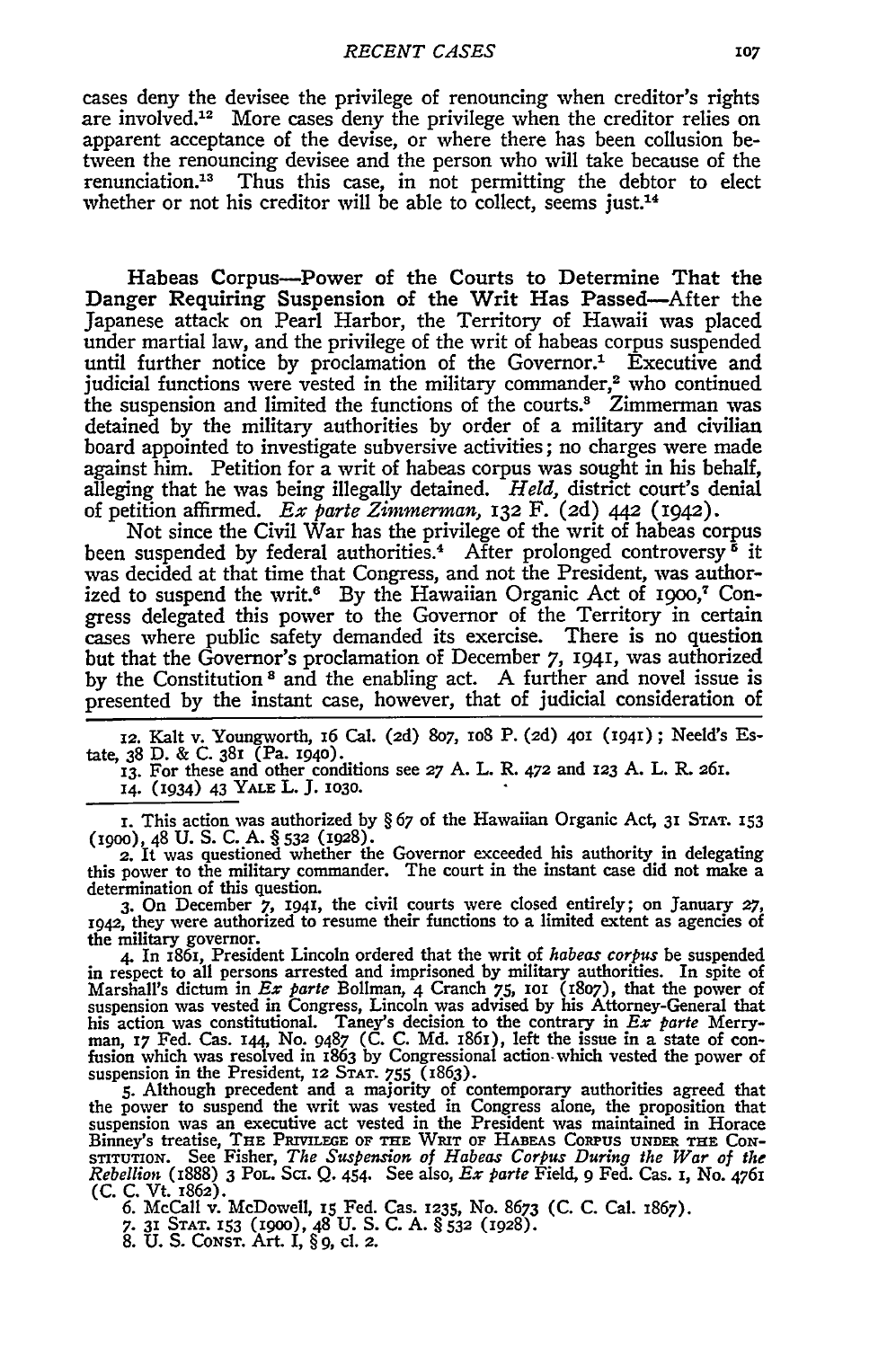the exigency ,of the situation requiring continuation of the suspension.9 The district judge denied Zimmerman's petition, not because of the merits of his detention, but solely because the judge felt powerless to issue the writ in view of the order of the military governor. Judge Haney, dissenting in the Circuit Court from an affirmance of the district judge's ruling, points out the inherent danger of a doctrine which would permit military authorities to suspend indefinitely this constitutional guarantee of human liberty. The guarantee would be worthless if the courts were unable to protect the individual from the caprice of military commanders. The majority agrees in principle with Judge Haney, holding that the issuance of the writ in each particular case depends upon the averments of the petition, and "facts of which the court [is] . . . required to take judicial cognizance," **10** and concluding that the possibility of invasion of and fifth-column activities in Hawaii warranted Zimmerman's detention. The minority would remand the case to the lower court in order that it might determine whether the detention was reasonably necessary for the public welfare.11 Both deny that the courts are bound by the military proclamation, and concur in the fundamental principle that review by the judiciary of the circumstances requiring suspension of the privilege of the writ of habeas corpus is essential to the preservation of constitutional government.

Restitution -- Equitable Lien Granted Person Who Loaned Money to a Supposed Owner of Real Property Expressly to Discharge a Lien Upon the Property and to Make Required Repairs-Defendant lodge conveyed its clubhouse to X after it was made uninhabitable by floods. X then mortgaged the property to plaintiffs as security for a \$6,ooo loan. Approximately one-half of the proceeds was used by X to satisfy a judgment against defendant which was a lien on the premises and the remainder was used to pay for the majority of repairs necessary to make the premises fit for occupancy.' Subsequently, the conveyance from defendant to X was adjudged void<sup>2</sup> and the property was recon-

**9.** The problem of indefinite suspension and access to judicial review by the civil courts was eliminated by a provision of the Act of  $1863$  that persons detained be referred to a civil grand jury, and if not indicted within 20 days of their arrest, be permitted to petition the court to determine whethe *parte* Milligan, 4 Wall. **2, II5-II7** (I8%).

IO. Instant case at 445.<br> **II.** There are interesting differences in the opinions of the district judge, and the majority and minority in the Circuit Court, regarding the issuance of the writ. The district judge holds that the suspension of the writ precludes the possibility of its issu-<br>ance by a court; Judge Haney, in his dissent, holds that the writ issues automatically,<br>and that consideration of the merits of t holds that the writ itself should be issued only after consideration of the petition **and** its surrounding circumstances. See **14 STAT. 385** (1867), 28 **U. S. C. A. §** 455 **(928).** Only according to the view of the district judge is the suspension of the writ effective in practice, for both decisions in the higher court hold that any prisoner may be re-<br>leased if the court believes that the suspension is unwarranted, differing only in at what stage of the proceedings the court may so act.

i. The judgment lien amounted to **\$3,044.5o** and the total repair bill was \$3,475.oo, **of** which **\$2,955.50** was paid from the mortgage proceeds. **2.** Polish Falcons of America v. American Citizens Club for Poles of Natrona,

**<sup>338</sup>**Pa. **218, I3 A. (2d) 27 (1940).** The only ground was the lack **of** consent, neces- sary to convey any property, **by** the national organization of the Polish Falcons after the local branch elected to comply strictly with the former's laws and regulations.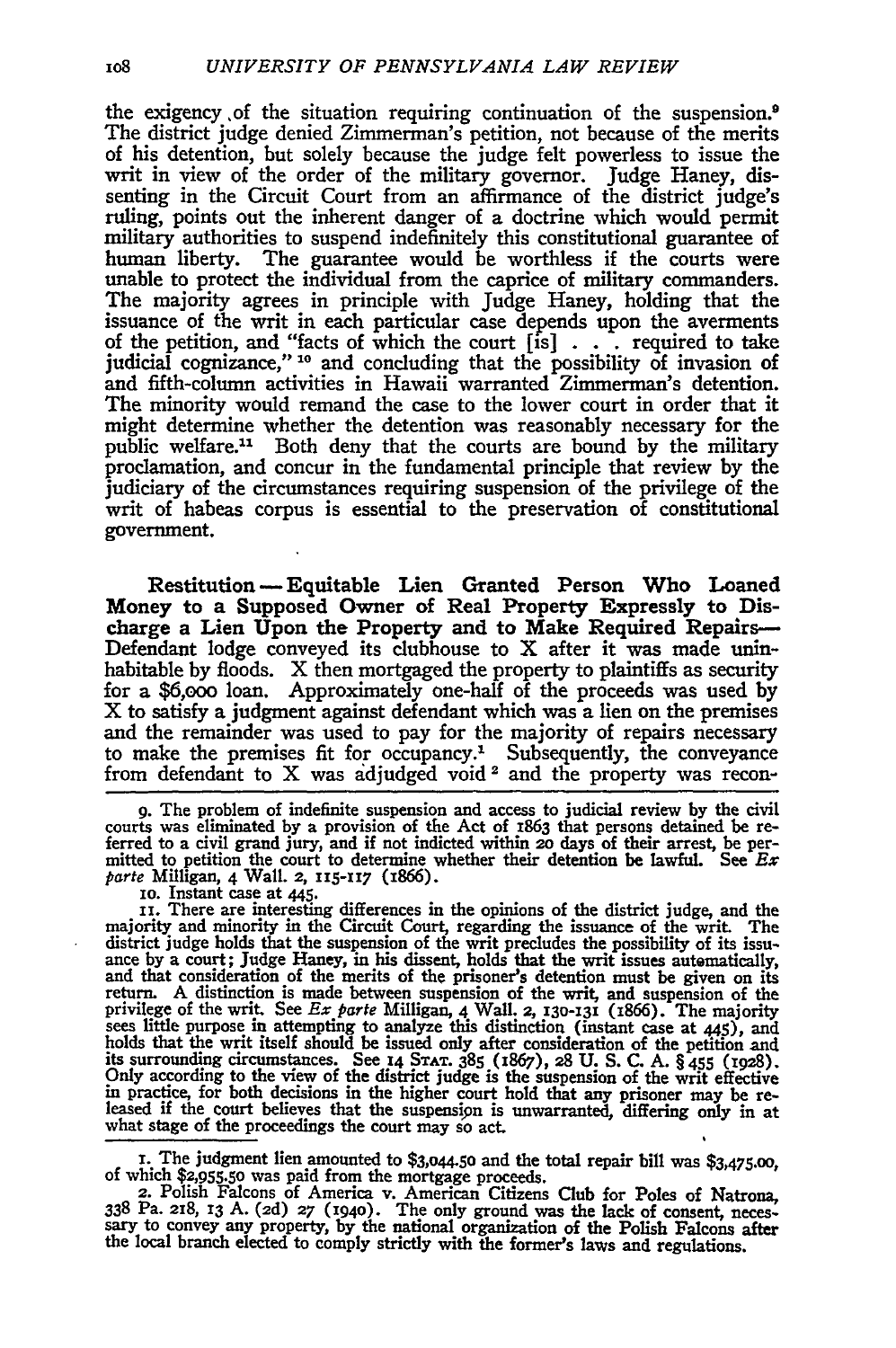veyed. While X held color of title, the plaintiffs received \$2,000 in reduction of their mortgage. *Held,* equitable mortgage lien impressed on defendant's property not only for the amount of the satisfied judgment lien which was reinstated by subrogation, but also for the amount expended to make repairs since they were required or desired by the defendant; the total relief, however, limited to the \$4,ooo which remained unpaid on the mortgage. *Gladowski v. Felczak,* 346 Pa. 660, **31 A.** (2d) 718 (I943).

It is well-settled, though the cases are not unanimous,<sup>8</sup> that where an invalid or defective mortgage is given to secure a loan to another for the express purpose ' of discharging a prior encumbrance and the money is so used, the mortgagee is entitled to be subrogated to the rights of the original lienor whose lien was discharged provided he innocently believed the mortgage to be valid.<sup>5</sup> The same rule exists where, as in the instant case, the mortgage is void because the person giving it had only partial or no title.6 The cases which announce this rule were properly cited by the court as authority for reinstating the lien in favor of the plaintiffs, but it cited no authority, except broad restitutionary principles laid down by the *Restatement of Restitution7* and made no argument for including within the equitable lien the amount expended for necessary repairs. With the exception of one case,<sup>8</sup> not cited although it tends to support the court's conclusion, a three party situation is a novel one, all former litigation having involved just two parties, the landowner and the improver. At common law, an occupant of land placed improvements thereon at his own peril. Three reasons were given for this harsh rule: one, a person can not make another a debtor without his consent; **9** two, any other rule would encourage heedlessness in the examination of titles;  $10^6$  and three, it prevented officious intermeddling resulting in hardship to the owner.<sup>11</sup> Even today, the common law rule has been only modified. **A** *bona fide* improver of real property, which he mistakenly believes to be his own, still can not bring an affirmative action in law or equity <sup>12</sup> unless expressly permitted

**3.** See **RESTATEMENT, RFsTiuTiox, RE 0RrER's NOTES (1937) §** *43,* and the cases cited therein.

4. It is not clear from the record or the opinion whether the plaintiffs did lend the money for these two express purposes, but as a practical **matter,** it **is** very improbable that they bargained for a junior lien. It is clear, however, that the main reasons for conveying the property from defendant to X **was to borrow money to** pay the lien **and make repairs.**

**5. A** long list of authorities is cited in Ingram v. Jones, 47 F. **(2d) 135,** *140* **(1931).** See **also RESTATE ExT, REsTITiFoIIN (1937)** §§ 43 (c), **162.**

*6. Ibid.* Haverford Loan and Building Association v. **Fire Association of** Philadelphia, 180 Pa. 522, 37 Atl. 179 (1897); Smith v. Smith, Jr., 101 Pa. Super. 545<br>(1931); cf. General Casmir Pulaski Building and Loan Association v. Provident<br>Trust Co., 338 Pa. 198, 12 A. (2d) 336 (1940).

**7. §** 4 **(d), 161.**

**8.** Calloway Bank v. Ellis, **215** Mo. **App.** *72,* **238 S.** W. 844 **(1922) ;** Note **(1923) 23 COL.** L. **REv. 569.** Landowner, knowing validity of the organization of the improver school district was in question, conveyed land to the improver, who issued \$4,000 in<br>bonds to the plaintiff. The money was used to erect a school house on the land<br>When the organization of the district was declared invalid  $\hat{\mathcal{O}}$ the funds of the plaintiff used to erect the building, and when the landowner regained possession he did so subject to the trust.

9. RESTATEMENT, RESTITUTION, REPORTER'S NOTES (1937) § 43.

**10. WOODWA D, QUAs-CONTRAcTS** (1913) § 187; *27* Am. JuR. **262.**

ii. **-RESTATEMENT, RESTrTTON (1937)** § **42,** comment **a.**

**12.** See Note (1936) **104 A.** L. *R. 577.*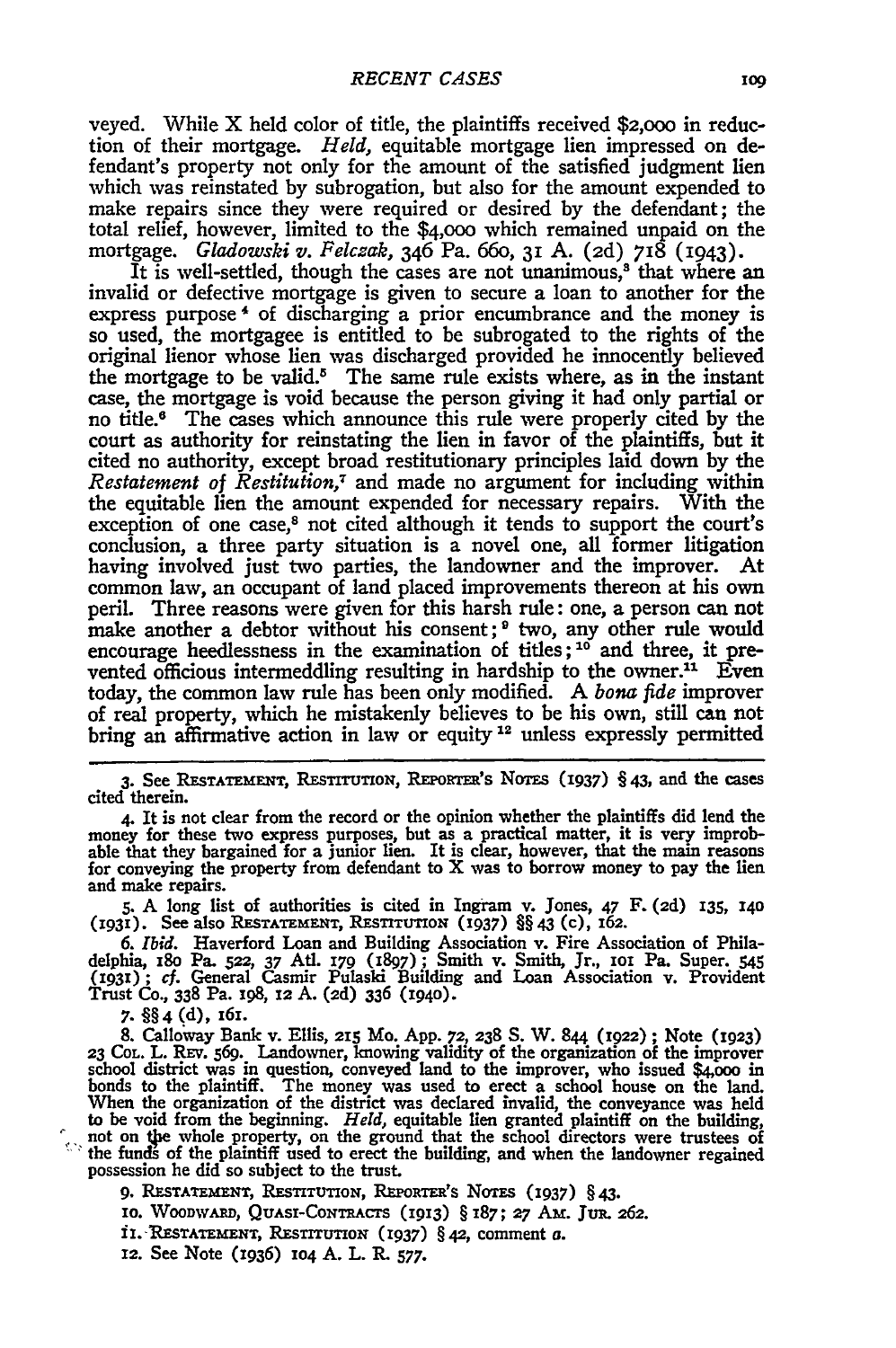by statute.<sup>18</sup> However, where the improver is sued at law in ejectment with a count for mesne profits or where an accounting for rents and profits is sought by the owner, the improver may set-off the value of his improvements but only to the extent of the value of the rents and profits.<sup>14</sup> Also, if the owner brings an equitable action, equity will, as a condition of giving relief, allow the improver compensation to the extent of the value of his improvements.<sup>15</sup>

Though a modified form of the old rule still exists, the reasons which called it into being either do not exist today or are not applicable where owner and improver act *bona fide.* The first reason is unsound in the light of modern contract law permitting assignments. The second and third reasons do not apply where the landowner **by** his own conduct induces the improver's mistaken belief that he is the real owner. In view of this, the action of the court in not extending the rule to a new situation involving the lender, and allowing recovery in an affirmative action **by** him, is entirely sound. It should be noted that on the facts recovery was allowed only for the amount expended on improvements necessary to make the premises habitable and which the owner required or desired. This case again shows the virility of the broad principles of Restitution.

Trusts **-** Mortgage Salvage Operations-Constitutionality of Retroactive Statute Granting Fixed Income Right to Life Beneficiary **-A** testator's residuary estate in trust (income payable to wife for life, with remainders over) included mortgages which went into default after the testator's death. Salvage operations were commenced. The estate acquired title to the real property prior to the enactment of a statute,<sup>1</sup> a retrospective provision of which ordered trustees to pay **". ..** net income during the salvage operation up to three per centum per annum, regardless of principal advances for expenses of foreclosure **. . .** arrears of taxes, . **..** Payment **[of** income] shall be final **. . .** and not subject to recoupment from the life tenant or surcharge against the trustee. . . ." The remaindermen attacked the constitutionality of the retroactive provisions. *Held* (two justices dissenting), although the statute is retroactive it is not an unconstitutional "taking of property". *In re West's Estate, 28*9 N. Y. 423, 46 N. E. (2d) 501 (1943).

**13.** See WOODWARD, **QUAsI-CoNTRACTS** (1913) **302,** note **I,** for cases referring to statutes. Although most states now have these statutes, commonly termed "betterment acts" or "occupying claimant acts", only under some can one recover for improvements made by him in an affirmative action against the owner.

**14.** Hylton v. Brown, 2 Wash. **(U. S. C. C.)** 165; **12** Fed. Cas. **1833** (ISo8); McCloy v. Arnett, 47 Ark. 445, 2 **S.** W. **71** (1886); Taylor **v.** James, **o9** Ga. **327, <sup>34</sup>S.** E. 674 **(x899) ;** Parsons v. Moses, 16 Iowa **44o** (1864) **;** Jackson v. Loomis, 4 Cow. 168 **(N.** Y. 1825); Jones' Heirs v. Perry, **8o** Yerg. **59** (Tenn. 1836).

**I5.** Byers **&** McDonald v. Fowler, **12** Ark. *28* (1851); Greer v. Vaughan, **96** Ark. 524, 132 S. W. 456 (1910); Hawkins v. Brown, 80 Ky. 186 (1882); Jones<br>Adm'r v. Jones, 4 Gill 87 (Md. 1846); Warwick v. Harvey, 158 Md. 457, 148 Atl. 592<br>(1930); Hicks v. Blakeman, 74 Miss. 459, 21 So. 7 (1896); Freich

I. N. Y. PERS. PROP. LAW, § 17-c, effective April **13, 1940** (tit. 40, McKinney, Supp. 1943).

**<sup>2.</sup>** Lewis, **J.,** dissented as he felt a vested property interest was being violated. Loughran, **J.,** concurred, and added that he saw no justification for disregarding the recoupment rights of the remainderman. Lower court opinion was in **175** Misc. **1o44,** 26 N. Y. S. (2d) 622 (1941).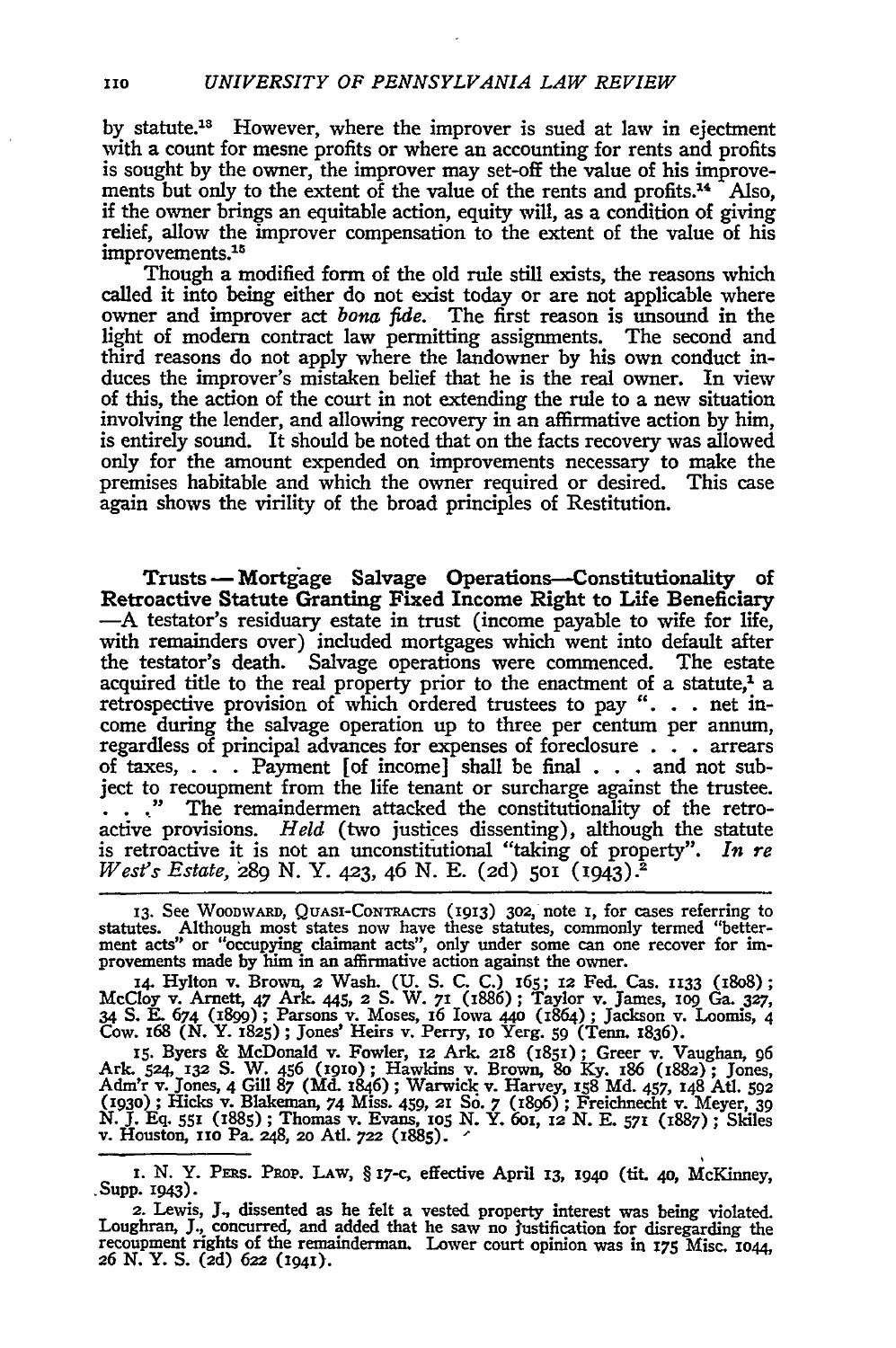The contested statutory provision only purports to make procedural and remedial changes.<sup>3</sup> It retains the Chapal-Otis judicial rules<sup>4</sup> governing salvage apportionment, of principal and income, of trusts created prior to the date of enactment.<sup>5</sup> Procedurally, the administrative discretion of the trustee, which had heretofore guided income payments,<sup>6</sup> was replaced by a "fixed right" that guaranteed the life tenant three per centum income (where earned) per annum on the face value of the investment. The remedial change eliminated the remainderman's right to recoup or surcharge these payments.7 The latter provision was designed to overcome the reluctance of the trustees to distribute any income before the completion of the usually lengthy salvage operations." There would be no constitutional objection if the income amount found due under the final apportionment computation always exceeded the amount of income irrevocably paid over the life of the salvage operations." Actually, this is not a mathematical certainty.20 Neither can the trustee always make an accurate enough prognostication of the ultimate apportionment shares to

*3. Supra* note I, at **§** i7-c, subsection **2 (d).**

4. Meldon v. Devlin, 31 App. Div. 146, 53 N. Y. S. 172 (1898),  $aff'd.$  167 N. Y. 573, 60 N. E. 1116 (1907); Matter of Chapal, 269 N. Y. 464, 472-3, 199 N. E. 762 (1936); Matter of Otis, 276 N. Y. 101, 11 N. E. (2d) 556 (193 come account will be the unpaid interest accrued to the date of sale upon the original capital. The ratio established by those respective totals determines the respective in-terests in the net proceeds." Matter of Chapal, *supra* at **173.**

**5.** The first section completely abolishes the clumsy Chapal-Otis rules as to all trusts and mortgage investments made after the effective date of the act. Now, the foreclosed mortgage becomes a principal asset of the estate. The life tenant immediately receives all net income earned. Expenses of foreclosure, taxes, and costs are charged out of the principal.

*6. In re* Phelps, **162** Misc. **703, 7G6, 295** N. Y. S. 840 (Surr. Ct. **1937) ;** *In re* Martin, **i65** Misc. *597,* 612, 613, **I** *N.* Y. S. (2d) 8o (Surr. Ct. 1937). Salvage income is usually derived from three sources: () rents received **by** trustee as mortgagee in possession; (2) rents received **by** trustee after foreclosure as owner of the property; **(3)** interest and amortization payment received by trustee upon resale, where part of purchase price consists of a purchase money mortgage. **SKELTON,** *The Rights of Successive Beneficiaries in Unproductive Trust Assets Bearing Interest* (1941) **15** TEmp. L. **Q. 378, 396.** *Cf.* Nirdlinger's Estate, **331** Pa. **135, 2oo** Atl. **656** (1938), for the Pennsylvania problem.

*7. In re* Egger, 167 Misc. *66, 3* **N.** Y. **S. (2d)** 474 (Surr. **Ct.** 1938) ; *In re* Brainerd, **<sup>169</sup>**Misc. 64o, **644, 8 N.** Y. **S. (2d) 413, 417** (Surr. Ct. 1938).

**8.** Otherwise **. . .** "the life tenant of the trust must wait in the majority of the cases for a long period of time before he becomes entitled to the payment of any income, because the present requirement that advances from principal for the expenses of foreclosure and for arrears of taxes **. . .** must be paid first from the net income of the property. . **. ...** Note of Commission, **N.** Y. PEas. **PROP.** LAW, § **i7-c.**

*9.* If this were always true, under the previous rule the trustee could have paid in his discretion what he is now directed to do. See Note *(i937)* 5 **U.** oF **CuI.** L. **REv. 122,** for a mathematical discussion of apportionment.

io. There was a sharp disagreement in the Surrogate Court. Surrogate Foley in Matter of West, **i75** Misc. **1044, 1052, 26** *N.* Y. **S.** (2d) **622,- 632 (194),** argues that income payments will not exceed the final share. . . . . "The possibility that such a situation might result is infitesimal." However, he offers no concrete exam-<br>ples. Surrogate Delehanty in *In re Wacht's* Estate, 32 N. Y. S. (2d) 871, 880-88<br>(1942), gives several actual and hypothetical examples o criticizes the above assumption in *West's* case. In the *West* case at the time the constitutional objection was raised the salvage operations were not yet complete, while in the *Wacht* case they were. Thus it might be said that the final constitutional objection is not yet settled.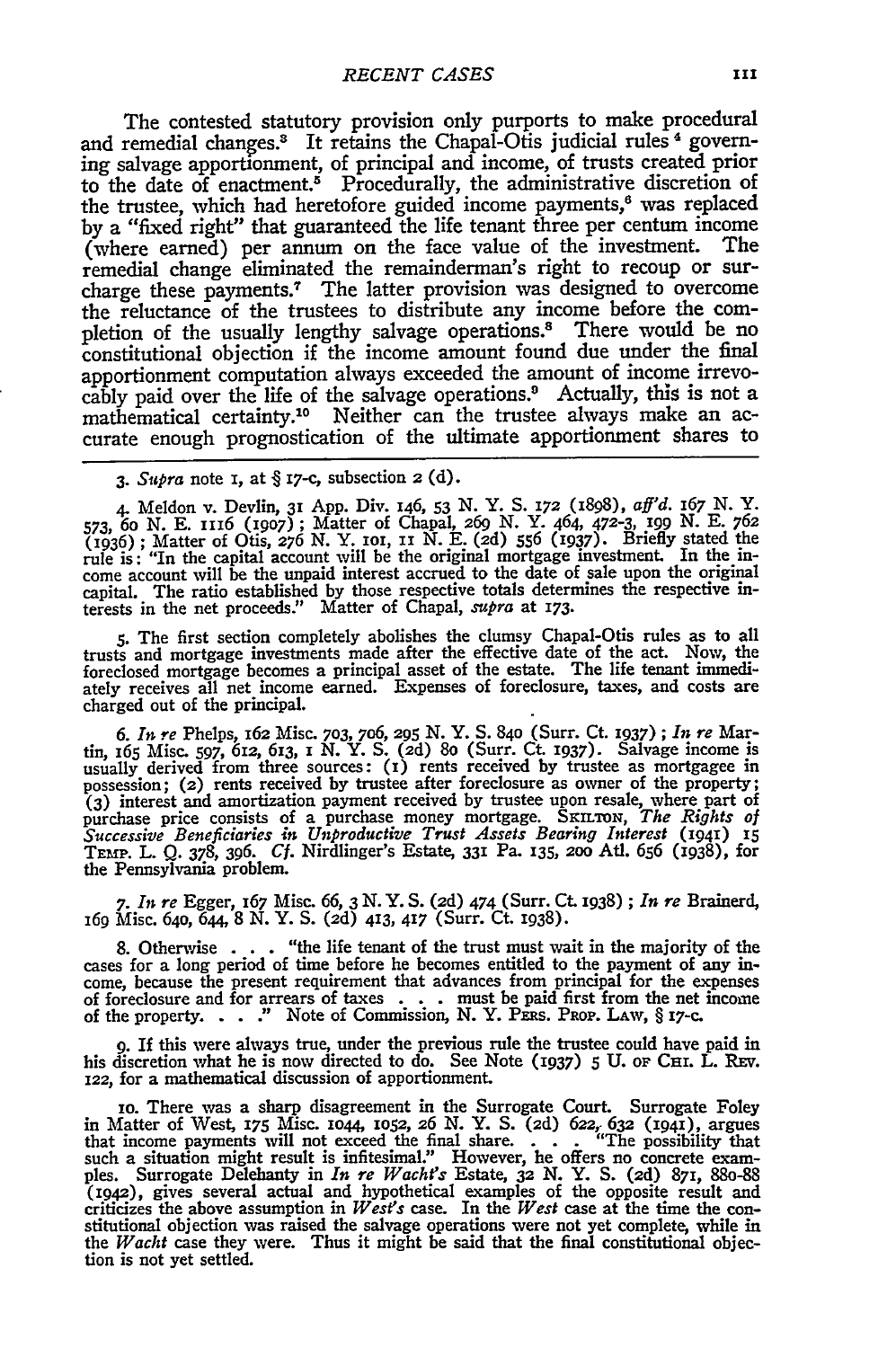prevent the irrevocable "overpayments".<sup>11</sup> Therefore if the remainderman's ultimately computed share of the salvage proceeds can be considered a vested proprietary interest there could conceivably be a "deprivation of property without due process".<sup>12</sup> However, the court denies any vested  $interest.^{13}$  The fact is stressed that the Chapal-Otis rules  $^{14}$  were only based upon a convenient fiction, and therefore retained enough flexibility to be procedurally reshaped by the exigencies of better trust administration.15 Nevertheless, since a fixed standard of apportionment is still deemed to be in effect,<sup>16</sup> it is an undesirable inconsistency to compel an accounting in accordance with that standard and then completely ignore a conceivable violation of the remainderman's "determined rights" under it.<sup>17</sup> A more cogent constitutional objection has been raised since the decision of the instant case.<sup>18</sup> Remaindermen are required to advance new principal to pay the expenses of the salvage operation.'9 Thus, **if** the entire original investment is ultimately lost, any irrevocable income payments will be in effect an expropriation of the remainderman's contributed capital.<sup>20</sup> Although it is extremely desirable to simplify salvage operations, it is equally essential that an equitable balance between the

**12.** Instant case, 46 **N. E. (2d)** at **5o7,** 5o8i and cases cited. See Matter of Lan-sing, **182 N.** Y. **283, 74 N. E. 882 (igo5) ;** Matter of Pell, *17I* **N.** Y. 48, **63 N. E. 789 (1902).**

13. Instant case, 46 N. E. (2d) at 505. See Munn v. Illinois, 94 U. S. 133, 134<br>(1876); Hurtado v. California, 110 U. S. 516, 532 (1883); N. Y. Cent. R. R. v. White, **243 U.** S. i88, 198 (i916).

*14. Supra* note 4.

**i5.** Matter of Otis, *276* **N.** Y. **ioi, xx5,** ix **N. E. (2d) 556, 559 (1937)** *". •* . *<sup>a</sup>* general rule . **.** . cannot be attained at a bound, that no rule can be final for all cases, and that any rule must in the end be shaped **by** considerations of business pol**icy.** . **.** . Only the sure result of time will tell how far we have succeeded."

*6. Supra* note **i.** The ascertainment of the final share is still **by** the Chapal-Otis rules.

*x7. See* Wacht's Estate, **32 N.** Y. **S. (2d)** 871, 88o-886 (x942).

18. *In re* Schnitzler's Estate, **40 N.** Y. **S. (2d)** 554 **(1943).** The original principal was **\$4ooo** and new principal advances amounted to **\$33oo.** Total income during the management period was **\$2040.** Net proceeds of the foreclosure sale were \$goo. Trustee computed and paid \$600 interest payments under § 17-c for the previous five<br>years (before 1940). Remainderman claimed an apportionment credit of \$4360 (\$7300<br>-\$2940), out of which \$360 was additional capital he con retroactive income payments should have been made as the entire original capital was gone and the irrevocable payment of "income ' was an expropriation of his contributed capital. (Figures approx.) **N.** Y. LAw **J.,** Dec. **17, 1942,** p. **1947.** See alsoMatter of Egger, 67 Misc. **66, 3 N.** Y. **S. (2d)** 474 (0938), for the stringent requirement of trustee to apply income first to the repayment of capital advances.

*ig. Ibid.* See, on problem of principal advances, Matter of Otis, 276 **N.** Y. **2o,** ii **X. E. (2d) 556 (I937).**

*2o. Supra* note 18.

**i.** *In re* Martin's Estate, **I65** Misc. 597, 1 **N.** Y. **S.** (2d) 8o (1937) (length of time involved and number of errors made in calculation). *In re* Pelcyger's Estate, *i57* Mis. 913, **285 N.** Y. **S. 723** (Surr. **Ct.** 1936) (uncertainty of computation due to great number of items). Surrogate Foley, who so strongly upheld the new provision, once held **. . .** "It may appear to be a hardship to the life tenants to withhold income but the necessity for safeguarding the rights of the remaindermen forbid a premature distribution. **. . .** The rights of all parties must be protected. It is impossible to treat current income as actually earned income. The hazards of a loss to the remaindermen continue. Only an actual sale and the termination thereby of the salvaging operation can establish the true facts." Matter of Otis, **158 Misc. 808, 817, 287 N. Y.** S. 758, 767 (Surr. Ct. 1936).